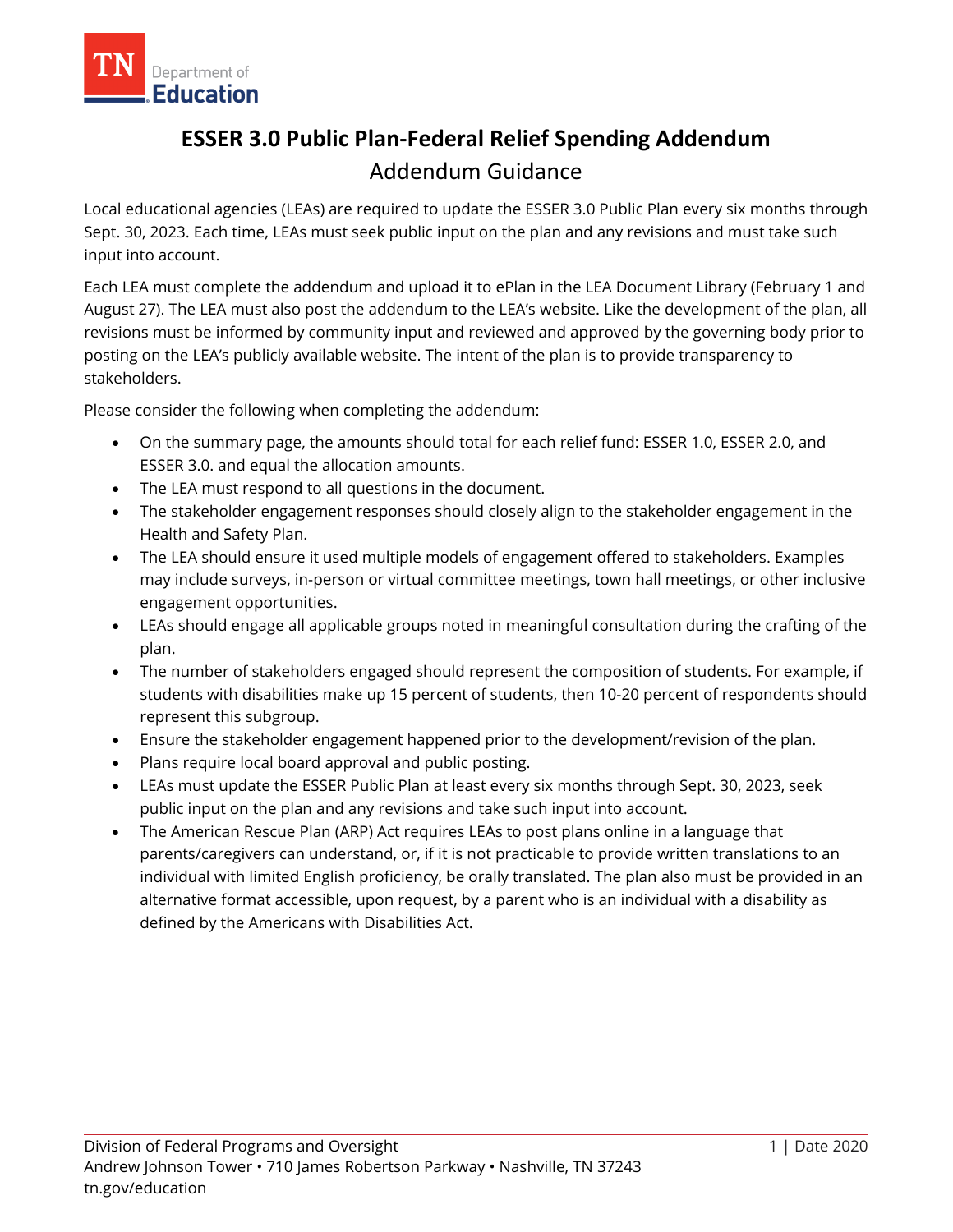

## **ESSER 3.0 Public Plan-Federal Relief Spending Addendum**

The Elementary and Secondary School Emergency Relief 3.0 (ESSER 3.0) Fund under the American Rescue Plan (ARP) Act of 2021, Public Law 117-2, was enacted on March 11, 2021. Funding provided to states and local educational agencies (LEAs) help safely reopen and sustain the safe operation of schools and address the impact of the coronavirus pandemic on the nation's students.

In the fall of 2021, LEAs developed and made publicly available a Public Plan-Federal Relief Spending. All plans were developed with meaningful public consultation with stakeholder groups. Like the development of the plan, all revisions must be informed by community input and reviewed and approved by the governing body prior to posting on the LEA's publicly available website.

The following information is intended to update stakeholders and address the requirement.

#### *General Information*

LEA Name: Oak Ridge Schools Director of Schools (Name): Dr. Bruce Borchers ESSER Director (Name): Dr. Kelly Williams Address: 304 New York Ave. Oak Ridge, TN 37830 Phone #: (865) 425-9001 District Website: www.ortn.edu Addendum Date: January 21, 2022

| <b>Total Student Enrollment:</b> | 4.808            |
|----------------------------------|------------------|
| Grades Served:                   | <b>PreK - 12</b> |
| Number of Schools:               |                  |

#### *Funding*

| ESSER 1.0 Allocation:        | \$756,515    |
|------------------------------|--------------|
| ESSER 2.0 Allocation:        | \$3,120,709  |
| <b>ESSER 3.0 Allocation:</b> | \$7,008,669  |
| <b>Total Allocation:</b>     | \$10,885,893 |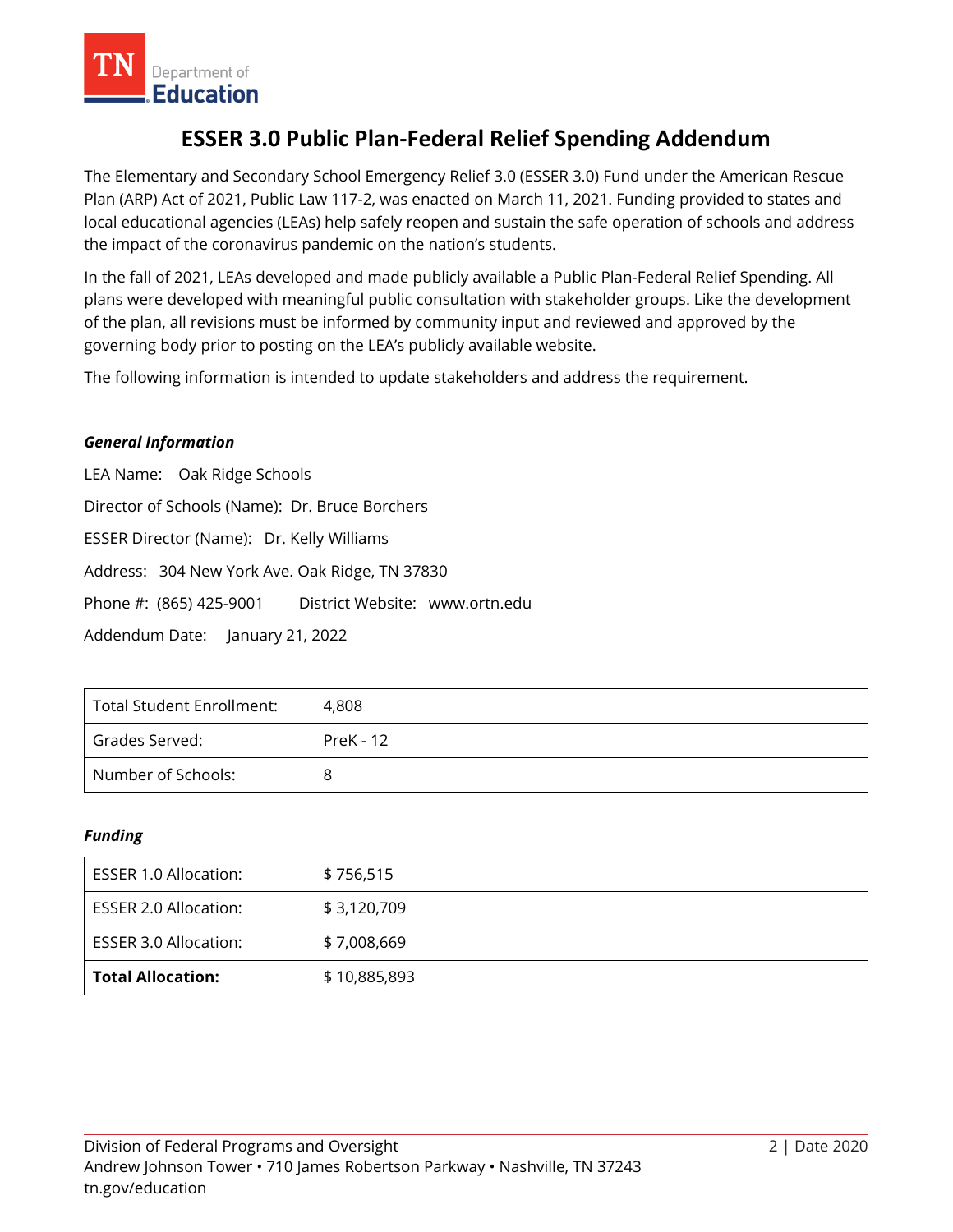

## *Budget Summary*

|                      |                                    | <b>ESSER 1.0</b> | <b>ESSER 2.0</b> | <b>ESSER 3.0</b> |
|----------------------|------------------------------------|------------------|------------------|------------------|
| Academics            | Tutoring                           |                  |                  | \$700,000        |
|                      | Summer Programming                 |                  |                  | \$195,056        |
|                      | Early Reading                      | \$188,686        |                  | \$592,244        |
|                      | Interventionists                   |                  |                  | \$1,254,317      |
|                      | Other                              | \$219,455        |                  | \$582,916        |
|                      | Sub-Total                          | \$408,141        |                  | \$3,324,533      |
|                      |                                    |                  |                  |                  |
| Student<br>Readiness | AP and Dual Credit/                |                  |                  |                  |
|                      | <b>Enrollment Courses</b>          |                  |                  |                  |
|                      | High School Innovation             | \$54,554         |                  | \$493,274        |
|                      | <b>Academic Advising</b>           |                  |                  |                  |
|                      | <b>Special Populations</b>         | \$126            |                  | \$286,992        |
|                      | Mental Health                      |                  |                  | \$160,000        |
|                      | Other                              |                  |                  |                  |
|                      | Sub-Total                          | \$54,680         |                  | \$940,266        |
|                      |                                    |                  |                  |                  |
| Educators            | <b>Strategic Teacher Retention</b> |                  |                  |                  |
|                      | Grow Your Own                      |                  |                  |                  |
|                      | <b>Class Size Reduction</b>        |                  |                  |                  |
|                      | Other                              |                  |                  |                  |
|                      | Sub-Total                          |                  |                  |                  |
|                      |                                    |                  |                  |                  |
| Foundations          | Technology                         | \$288,694        | \$1,620,709      | \$2,195,870      |
|                      | High Speed Internet                |                  |                  |                  |
|                      | Academic Space (facilities)        |                  | \$1,500,000      | \$148,000        |
|                      | Auditing and Reporting             |                  |                  |                  |
|                      | Other                              | \$5,000          |                  | \$400,000        |
|                      | Sub-Total                          | \$293,694        | \$3,120,709      | \$2,743,870      |
|                      |                                    |                  |                  |                  |
| <b>Total</b>         |                                    | \$756,515        | \$3,120,709      | \$7,008,669      |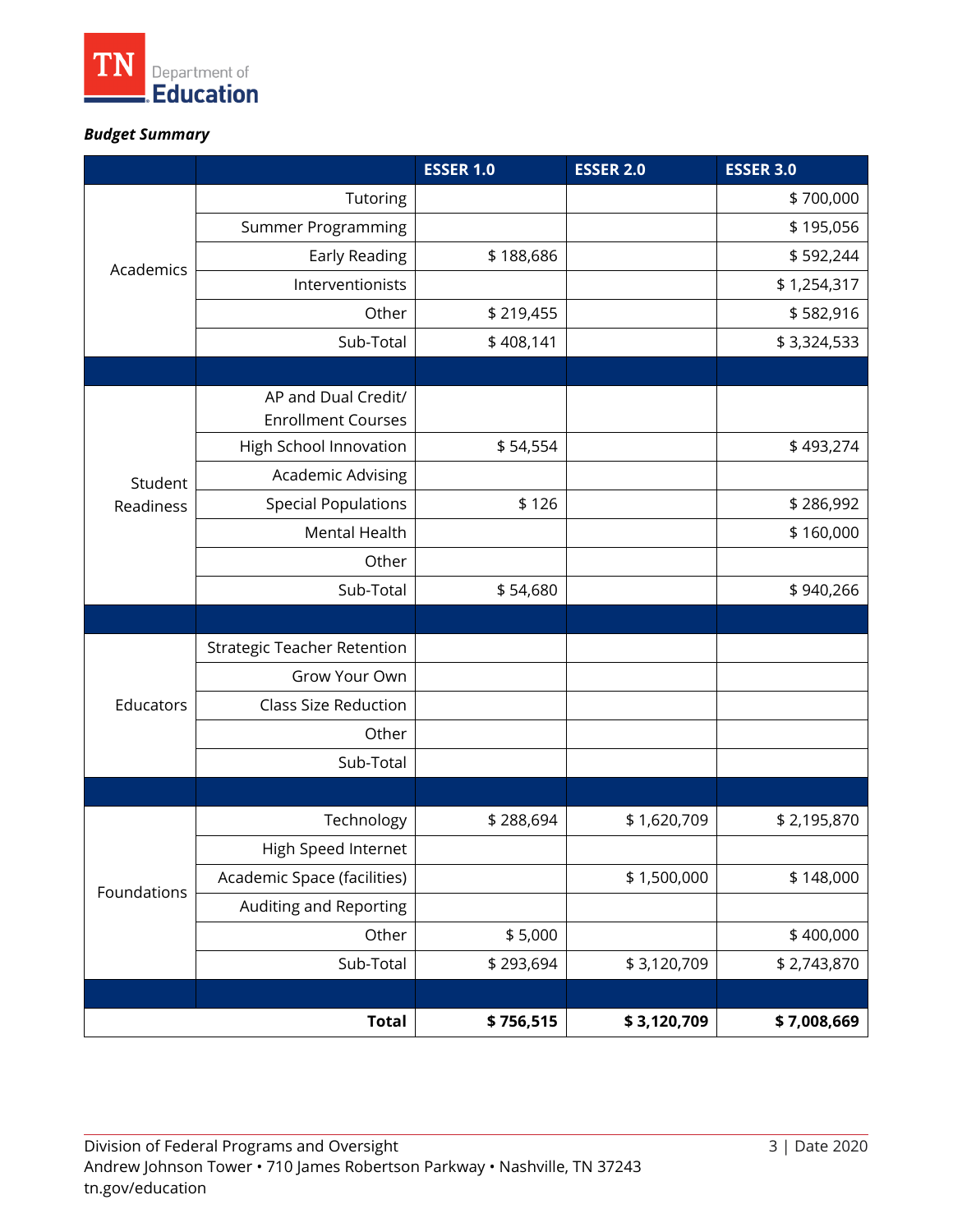

#### *Academics*

1.Describe strategic allocations to accelerate **Academic Achievement**, including how allocations support the investments identified in the district's needs assessment:

Summer Learning Camps and Summer Bridge Camps were provided in 2021 through the TN Learning Loss and Student Acceleration Act and will be continued during the summer of 2022 and 2023. In addition, local funds support credit recovery and additional summer opportunities for high school students. ORS is on a modified year-round schedule, therefore summer programming is offered for 4 weeks with additional opportunities offered during the two week fall and spring breaks. Additional funds in academic are used to support early literacy through curriculum materials, reading intervention materials, and professional learning for educators. Funds in the category also support a Professional Learning Community Coach for each school. These coaches provide professional learning opportunities for teachers related to immediate school data and instructional response to identified student needs.

#### 2.Describe initiatives included in the "other" category

Other funds used for academics include support math curriculum materials, math intervention materials, and professional learning for educators in math.

#### *Student Readiness*

1.Description of strategic allocations to support **Student Readiness** and the School-Related Supports necessary to access high-quality instruction, including how allocations support the investments identified in the district's needs assessment:

Graduation Coach: Graduation Coach to support student needs for college, career, and life success for two years. STEM teacher to provide vertical alignment between middle and high school STEM programs in addition to supporting alignment between AP and CCTE courses. Both positions are for two years. Additionally, these funds support three teaching assistants for the middle and high school special education students.

2.Describe initiatives included in the "other" category

NA

#### *Educators*

1.Describe strategic allocations to **Recruit, Retain and Support Educators and School Personnel**, including how allocations support the investments identified in the district's needs assessment:

NA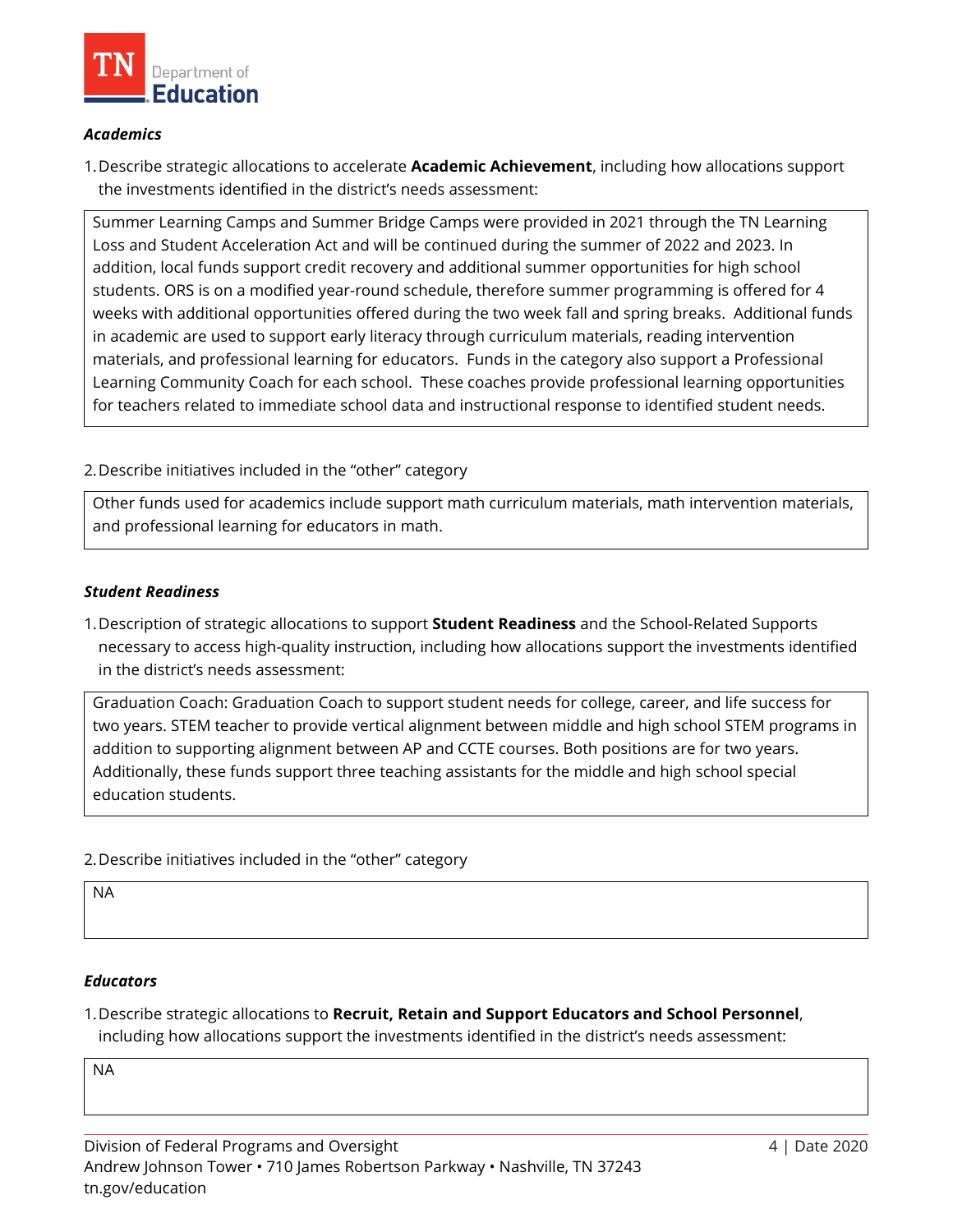

2.Describe initiatives included in the "other" category

NA

#### *Foundations*

1.Describe strategic allocations to **Strengthen Structural Expectations**, including how allocations support the investments identified in the district's needs assessment:

Following the periods of hybrid virtual instruction, it was clear that it was time to upgrade student computers and classroom technology for instructional excellence. Though answered quickly, help-desk technology data indicated that previous devices were not functioning in an optimal fashion. Purchase of student devices to refresh fleet of computers

2.Describe initiatives included in the "other" category

### Indirect Costs for Operations

#### *Monitoring, Auditing and Reporting*

1.Outline how the LEA is continuing to actively monitor allocations; conducting interim audits to ensure an appropriate application of funds; collecting and managing data elements required to be reported; and reporting this information to the community.

Compliance with the District's Uniform Grants Guidance Policy and Procedures Manual will be applicable to the ESSER 3.0 grant funds. The District's financial platform interfaces with procurement, accounts payable, payroll, human resources, time-keeping and budgeting. Account clearances and approval structure setup are maintained with-in the software for each grant program by the Business Office, providing limitations, user access, and internal control and approval processes for all purchases and reporting. The District Grant Accountant will monitor the approved budget in ePlan for alignment with the district financial platform; provide documentation and reporting in ePlan for all approved expenditures, and reconcile financial reports. All ESSER expenditures are approved by the Executive Director of Teaching & Learning and the Finance Director. Monthly financial reports are reviewed and approved by both the Executive Director of Teaching & Learning, the District Grant Accountant, and the Finance Director. All drawdowns of federal funds are reviewed, monitored, and documented by the District Accountant and the Finance Director. Internal controls are continuously monitored and documented throughout the grant cycle by the Finance Director.